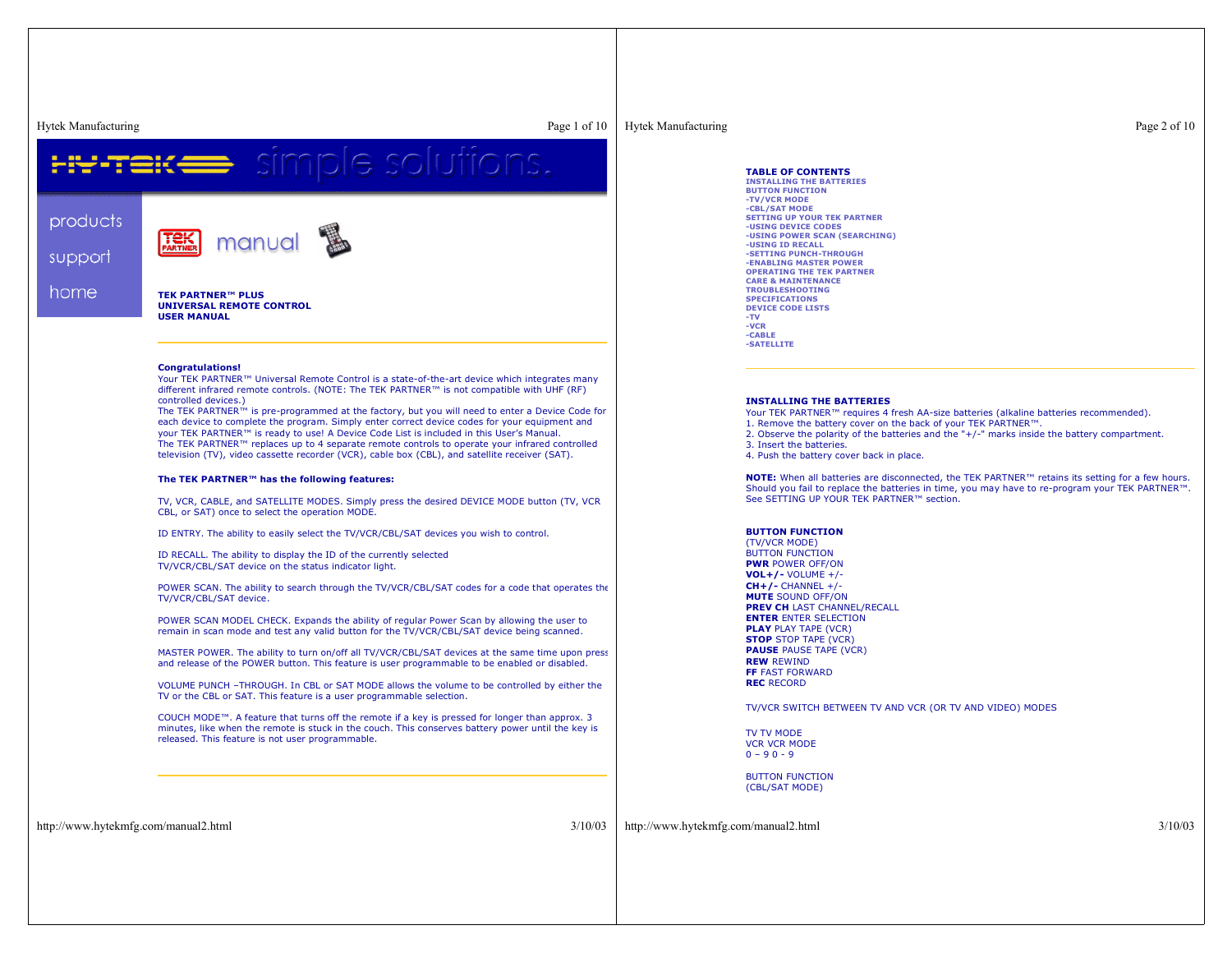| <b>Hytek Manufacturing</b>           | Page 3 of 10                                                                                                                                                                                                                                                                                                                                                                                                                                                                                                                                                                                                                                                                                                                                                                                                                                                                                                                                                                                                                                                                                                                                                                                                                                                                                                                                                                                                                                                                                                                                                                                                                                                                                                                                                                                                                                                                                                                                                                                                                                                                                                                                                                                                                                                      | <b>Hytek Manufacturing</b>           | Page 4 of 10                                                                                                                                                                                                                                                                                                                                                                                                                                                                                                                                                                                                                                                                                                                                                                                                                                                                                                                                                                                                                                                                                                                                                                                                                                                                                                                                                                                                                                                                                                                                                                                                                                                                                                                                                                                                                                                                                                                                                                                                                                                                                                                                                                                                                                                                                                                                                                                                                                                                                                                                                                                                                                                                                                                                                                                                         |
|--------------------------------------|-------------------------------------------------------------------------------------------------------------------------------------------------------------------------------------------------------------------------------------------------------------------------------------------------------------------------------------------------------------------------------------------------------------------------------------------------------------------------------------------------------------------------------------------------------------------------------------------------------------------------------------------------------------------------------------------------------------------------------------------------------------------------------------------------------------------------------------------------------------------------------------------------------------------------------------------------------------------------------------------------------------------------------------------------------------------------------------------------------------------------------------------------------------------------------------------------------------------------------------------------------------------------------------------------------------------------------------------------------------------------------------------------------------------------------------------------------------------------------------------------------------------------------------------------------------------------------------------------------------------------------------------------------------------------------------------------------------------------------------------------------------------------------------------------------------------------------------------------------------------------------------------------------------------------------------------------------------------------------------------------------------------------------------------------------------------------------------------------------------------------------------------------------------------------------------------------------------------------------------------------------------------|--------------------------------------|----------------------------------------------------------------------------------------------------------------------------------------------------------------------------------------------------------------------------------------------------------------------------------------------------------------------------------------------------------------------------------------------------------------------------------------------------------------------------------------------------------------------------------------------------------------------------------------------------------------------------------------------------------------------------------------------------------------------------------------------------------------------------------------------------------------------------------------------------------------------------------------------------------------------------------------------------------------------------------------------------------------------------------------------------------------------------------------------------------------------------------------------------------------------------------------------------------------------------------------------------------------------------------------------------------------------------------------------------------------------------------------------------------------------------------------------------------------------------------------------------------------------------------------------------------------------------------------------------------------------------------------------------------------------------------------------------------------------------------------------------------------------------------------------------------------------------------------------------------------------------------------------------------------------------------------------------------------------------------------------------------------------------------------------------------------------------------------------------------------------------------------------------------------------------------------------------------------------------------------------------------------------------------------------------------------------------------------------------------------------------------------------------------------------------------------------------------------------------------------------------------------------------------------------------------------------------------------------------------------------------------------------------------------------------------------------------------------------------------------------------------------------------------------------------------------------|
|                                      | <b>BUTTON FUNCTION**</b><br><b>PWR POWER OFF/ON</b><br>VOL+/- VOLUME $+$ /-<br>$CH+/-$ CHANNEL +/-<br>MUTE INFO/VIEW**<br>PREV CH LAST CHANNEL/<br>RECALL**<br><b>ENTER ENTER/SELECT**</b><br>PLAY ARROW UP (^)<br>STOP EXIT**<br><b>PAUSE GUIDE**</b><br>REW ARROW LEFT (<)<br>FF ARROW DOWN<br>REC ARROW RIGHT (>)<br>TV/VCR SWITCH BETWEEN TV AND VCR (OR TV AND SAT) MODES**<br><b>CBL Cable MODE</b><br><b>SAT Satellite MODE</b><br>$0 - 90 - 9$<br>** NOTE: In order to include codes for as many cable/satellite systems as possible, certain buttons<br>on your TEK PARTNER™ will activate different functions than described on the above list. For a<br>detailed description of button functions, refer to the insert entitled BUTTON FUNCTIONS - DETAILED<br>DESCRIPTION included with this User Manual. The insert is in "spreadsheet" form to make it easy to<br>look up button functions for your specific device brand.<br><b>SETTING UP YOUR</b><br><b>TEK PARTNER™</b><br>There are 4 Device Modes (TV, VCR, CBL, & SAT) in your TEK PARTNER™. You may setup the TEK<br>PARTNER™ by using device codes or by using power scan (searching) instructions.<br><b>USING DEVICE CODES</b><br>At-A-Glance:<br>MODE $(3 \text{ sec})$ > digit > digit > digit<br>(e.g. for a Zenith TV, press<br>"TV", "0", "0", "1")<br>1. Referring to the DEVICE CODE LIST, look up the 3-digit ID of the DEVICE CODE which<br>corresponds to the brands and models of your video<br>equipment. If there is more than one DEVICE CODE listed under your<br>brand, try the first code with the following instructions:<br>2. Hold down the Device Mode Button (e.g. TV) until the status indicator (located to the left of the<br>"1" button) begins to blink. (This takes about 3 seconds.<br>3. Enter the three digit ID of the DEVICE CODE from step "1" above. Upon entry of the third digit,<br>the status indicator will blink a confirmation (3 blinks) if the code was accepted, but will turn OFF if<br>the code was rejected.<br>4. Try the functions on the TEK PARTNER™. If your device responds to your requested function<br>correctly, you have entered the correct Device Code. Otherwise, repeat the above setup instructions<br>with the remaining |                                      | of your TEK PARTNER™.<br><b>USING POWER SCAN (SEARCHING)</b><br>At-A-Glance:<br>MODE (3 sec) > POWER > ARROW UP( $\wedge$ ) or ARROW DOWN > ENTER<br>If you cannot identify a correct Device Code for your equipment from the Device Code List, you may<br>try the POWER SCAN method.<br>1. To perform power code scanning, press and hold the desired DEVICE MODE button (TV, VCR, CBL<br>or SAT) until the status indicator begins to blink (approximately 3 seconds).<br>2. Press and release the POWER button. The status indicator will stop<br>blinking and stay ON upon the entry of the POWER button.<br>3. Press and release the ARROW UP( $\dot{\theta}$ ) button (PLAY button) to scan forward through the database<br>or press and release the ARROW DOWN( $\acute{U}$ ) button (FF button) to scan backwards through the<br>database. Each press of the ARROW UP(U) or ARROW DOWN(U) button will send a power code.<br>4. When the (TV/VCR/CBL/SAT)<br>device responds to the power code, press the ENTER button to store the ID number for that code.<br>Upon release of the ENTER button, the status indicator will blink a confirmation (3 blinks) to indicate<br>the ID was accepted.<br><b>NOTE:</b> Power Scan Model Check is the same as Power Scan, however, other keys may be tested to<br>see if they work with the target device without leaving the scan feature. If the device responds to<br>the other keys pressed, then the current ID will be locked in by pressing the ENTER button.<br>Otherwise, scanning may be continued by pressing either the ARROW UP (^) or ARROW DOWN<br>buttons.<br>At-A-Glance:<br>MODE (3 sec) >POWER >ARROW UP(^) or ARROW DOWN >ANY VALID KEY or ARROW UP(^) or<br><b>ARROW DOWN &gt; ENTER</b><br><b>USING ID RECALL</b><br>At-A-Glance:<br>MODE (3 sec) > PREV CH<br>1. To see the ID of a device, press and hold the DEVICE MODE button (TV, VCR, CBL or SAT) of the<br>selected device until the status indicator begins to blink (approx. 3 seconds).<br>2. Press the PREV CH button. Upon release of the PREV CH button, the status indicator will blink the<br>100's, 10's and 1's of the device's ID.<br>3. Count the number of blinks to determine the ID. A '0' in any location is represented by a fast<br>flicker of the status indicator. An ID of 102 will be shown as BLINK <pause>FLICKER <pause><br/>BLINK, BLINK.<br/><b>SETTING PUNCH-THROUGH</b><br/>At-A-Glance:<br/>CBL OR SAT MODE (3 sec) &gt; CBL or SAT (hold) &gt; TV<br/>NOTE: By setting punch-through in CBL (or SAT) Mode, the TV's volume up/down controls will<br/>automatically be accessed by the TEK PARTNER™ when in the CBL (or SAT) Mode.<br/>1. Press and hold the CBL or SAT MODE button until the status indicator begins to blink (approx. 3</pause></pause> |
|                                      | Device Codes until your device (e.g. TV) responds to your requested function.                                                                                                                                                                                                                                                                                                                                                                                                                                                                                                                                                                                                                                                                                                                                                                                                                                                                                                                                                                                                                                                                                                                                                                                                                                                                                                                                                                                                                                                                                                                                                                                                                                                                                                                                                                                                                                                                                                                                                                                                                                                                                                                                                                                     |                                      | sec.). Release the Device Mode Button.                                                                                                                                                                                                                                                                                                                                                                                                                                                                                                                                                                                                                                                                                                                                                                                                                                                                                                                                                                                                                                                                                                                                                                                                                                                                                                                                                                                                                                                                                                                                                                                                                                                                                                                                                                                                                                                                                                                                                                                                                                                                                                                                                                                                                                                                                                                                                                                                                                                                                                                                                                                                                                                                                                                                                                               |
|                                      | Simply repeat the above procedures to enter the Device Codes for your VCR, CBL, & SAT -<br>(Remember to press a<br>correct Device Mode Button (TV, VCR CBL or SAT) in step 2 above).<br>NOTES: If you cannot find a correct Device Code for your equipment, see USING POWER SCAN<br>(searching) section.<br>It is highly recommended, for future reference, to write down your Device Codes on the bottom labe                                                                                                                                                                                                                                                                                                                                                                                                                                                                                                                                                                                                                                                                                                                                                                                                                                                                                                                                                                                                                                                                                                                                                                                                                                                                                                                                                                                                                                                                                                                                                                                                                                                                                                                                                                                                                                                    |                                      | 2. Press and hold the DEVICE MODE button (CBL or SAT) and press the TV button. The status<br>indicator will blink a confirmation sequence of 3 blinks.<br><b>ENABLING MASTER POWER</b><br>At-A-Glance:<br>ANY DEVICE MODE (3 sec) > POWER > POWER<br>1. The Master Power feature is disabled as the default. To enable Master Power, press and hold any                                                                                                                                                                                                                                                                                                                                                                                                                                                                                                                                                                                                                                                                                                                                                                                                                                                                                                                                                                                                                                                                                                                                                                                                                                                                                                                                                                                                                                                                                                                                                                                                                                                                                                                                                                                                                                                                                                                                                                                                                                                                                                                                                                                                                                                                                                                                                                                                                                                              |
| http://www.hytekmfg.com/manual2.html | 3/10/03                                                                                                                                                                                                                                                                                                                                                                                                                                                                                                                                                                                                                                                                                                                                                                                                                                                                                                                                                                                                                                                                                                                                                                                                                                                                                                                                                                                                                                                                                                                                                                                                                                                                                                                                                                                                                                                                                                                                                                                                                                                                                                                                                                                                                                                           | http://www.hytekmfg.com/manual2.html | 3/10/03                                                                                                                                                                                                                                                                                                                                                                                                                                                                                                                                                                                                                                                                                                                                                                                                                                                                                                                                                                                                                                                                                                                                                                                                                                                                                                                                                                                                                                                                                                                                                                                                                                                                                                                                                                                                                                                                                                                                                                                                                                                                                                                                                                                                                                                                                                                                                                                                                                                                                                                                                                                                                                                                                                                                                                                                              |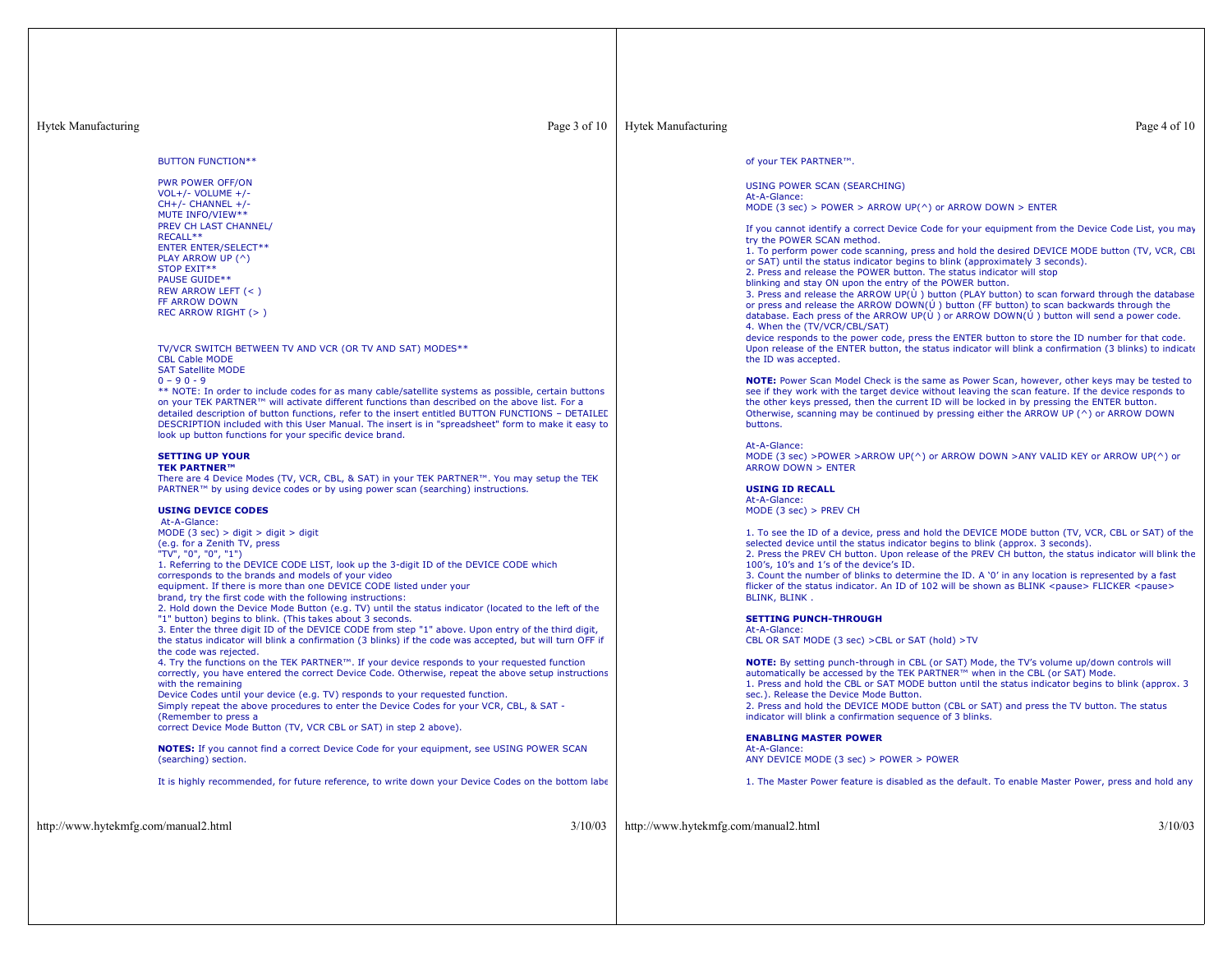Hytek Manufacturing Page 5 of 10

# Hytek Manufacturing Page 6 of 10

DEVICE MODE button (TV, VCR CBL or SAT) until the status indicator begins to blink (approx. 3 sec.).

2. Press and release the POWER button twice. The status indicator will blink <sup>a</sup> confirmation (3 blinks that Master Power has been enabled.

3. Repeat the process to disable the Master Power feature.

**NOTE:** With Master Power enabled, the remote will send the power code plus 2 frames of repeat code for each of the SAT, CBL, TV, and VCR, in that order. All of the devices should be within the remote's operating range so they can receive their power code.

### **OPERATING THE TEK PARTNER™**

# **Normal Operation**

Once you have set up the TEK PARTNER™ for your equipment, it works like your original remote controls. To operate, just aim it at your equipment, press an appropriate Device Mode Button and then command the desired function by pressing <sup>a</sup> corresponding button on the TEK PARTNER™. The indicator turns on during signal transmission and as confirmation of button touch. At your button touch, your TEK PARTNER™ illuminates the keypad for 5 seconds. You may see the keypad clearly even when you are operating your equipment in <sup>a</sup> dimly lit area.

### **CARE & MAINTENANCE**

 1. Do not expose your TEK PARTNER™ to direct sunlight, high temperature, mechanical shock, or liquids.

2. Do not use old and new batteries together as old batteries tend to leak.

3. Do not use corrosive or abrasive cleansers on your TEK PARTNER™.

4. Keep the unit dust free by wiping it with <sup>a</sup> soft, dry cloth.

5. Do not disassemble your TEK PARTNER™, it contains no user-serviceable parts.

### **TROUBLE SHOOTING**

Q. My TEK PARTNER™ does not work at all!

A. Check whether batteries are in good condition, inserted properly, and are in correct +/- polarity. See INSTALLING THE BATTERIES.

 A. Make sure you have pressed the Device Mode Button (TV, VCR, CBL or SAT) before using any functions.

Q. If several Device Codes are listed for my device, how can I select the correct Device Code? A. To seek the Device Code for your device, test the codes one by one until the buttons work properly.

Q. My equipment responds only to some of the commands.

A. You have set <sup>a</sup> code for which only some commands work properly but some do not. Try other codes until the buttons work properly. Make sure you have tried setup using DEVICE CODES and POWER SCAN (searching) instructions.

Q. My TEK PARTNER™ doesn't control the Volume on my TV from CBL/SAT modes. A. You need to set the VOLUME PUNCH THROUGH. See SETTING PUNCH-THROUGH section of thismanual.

# **SPECIFICATIONS**

 **Operating System:** Pre-programmed infrared remote control system. **Compatibility:** Replaces most brands of infrared remote controls for TVs, VCRs, CBLs, and SATs **Power Requirement:** 4 AA size batteries, alkaline recommended. **Dimensions:** 5-1/2"W <sup>x</sup> 8-1/2"L <sup>x</sup> 2-1/2"H

## **DEVICE CODE LIST**

# **CODES FOR TV's**

AOC 005 019 020 141 151 221

http://www.hytekmfg.com/manual2.html 3/10/03

http://www.hytekmfg.com/manual2.html 3/10/03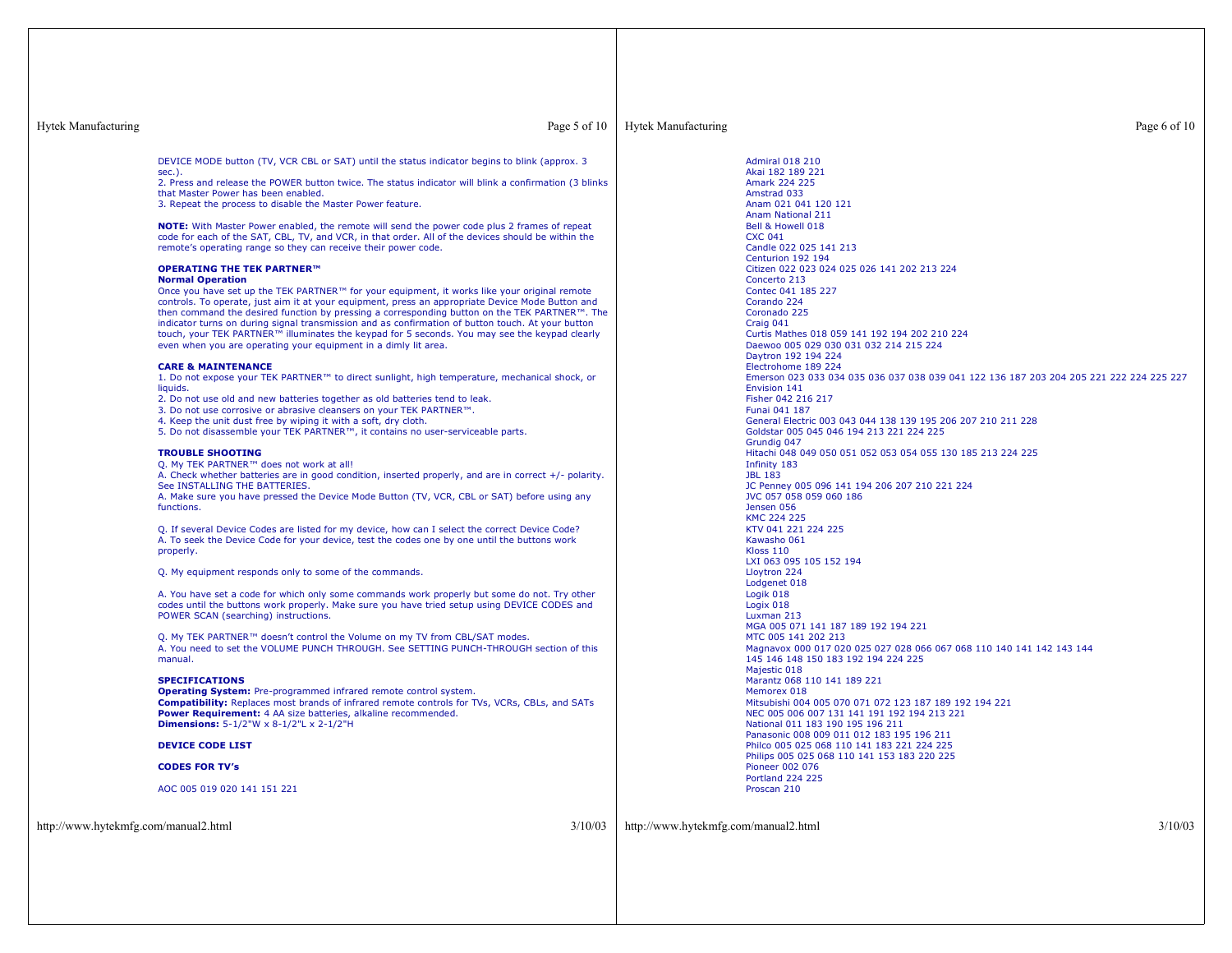| <b>Hytek Manufacturing</b><br>Page 7 of 10                                                                                              |         | <b>Hytek Manufacturing</b>           | Page 8 of 10                                                                                                                                            |
|-----------------------------------------------------------------------------------------------------------------------------------------|---------|--------------------------------------|---------------------------------------------------------------------------------------------------------------------------------------------------------|
| Proton 013 221 224<br>Quasar 195 211                                                                                                    |         |                                      | Go Video 057 186<br>Goldstar 030 033 056 126                                                                                                            |
| RCA 014 078 079 080 081 082 084 085 086 087 125 134 135 210 221<br>Radio Shack 041 157 194 224 229<br>Realistic 041 157 194 222 224 229 |         |                                      | Graetz 210<br>Harman Kardon 030<br>Hitachi 021 036 037 038 040 041 094 095 210 214                                                                      |
| <b>SAA 154</b><br>SSS 005 041                                                                                                           |         |                                      | <b>ITT 210</b><br><b>Instant Replay 184</b>                                                                                                             |
| Sampo 141 192 194<br>Samsung 005 016 088 141 192 194 202 213 224 225 229<br>Sanyo 089 090 091 092 194 216 217                           |         |                                      | JC Penney 030 050 056 094<br>152 184 215<br><b>JCL 184</b>                                                                                              |
| Scott 093 187 192 194 224<br>Sears 095 096 098 099 101 102 104 187 194 202 216 217 224 225<br>Sharp 026 105 132 157 200 224 225         |         |                                      | JVC 061 062 063 064 122 123 210<br>Jensen 060 210<br>Kenwood 062 081 210                                                                                |
| Sony 000 109 180 182<br>Soundesign 025 221<br>Sylvania 025 068 110 112 141 183 192 194 229                                              |         |                                      | LLoyd 214<br><b>MEI 184</b><br>MGA 056 183 211                                                                                                          |
| Symphonic 155<br><b>TMK 213 221</b><br>Tandy 112 113                                                                                    |         |                                      | MTC 195 214<br>Magnavox 050 065 076 111 130 134 135 136 137 138 139 140 141 142 143 144 145 151 184 216<br>Marantz 030 184 216                          |
| Tatung 211<br>Techwood 213<br>Teknika 005 018 022 025 041 114 115 183 187 189 202 213 224 225                                           |         |                                      | Marta 056<br>Memorex 056 066 184 214<br>Minolta 094                                                                                                     |
| <b>Telerent 018 224</b><br>Thomson 116 156                                                                                              |         |                                      | Mitsubishi 056 067 068 069 070 071 124 125 183 211<br>Multitech 214                                                                                     |
| Toshiba 017 095 096 117 118 133 201 202 216<br><b>Totevision 224</b><br>Universal 206 207                                               |         |                                      | <b>NAD 153</b><br>NEC 030 031 032 062 081 100 102 103 104 126 127 128 210 215<br>National 184                                                           |
| Vidtech 005<br>Wards 005 018 068 119 141 157 183 187 192 194 206 207 221 224<br>Yamaha 005                                              |         |                                      | Nordmende 210<br>Optonica 072<br>Panasonic 022 023 024 098 114 129 145 184                                                                              |
| Yorx 192 194<br>Zenith 001                                                                                                              |         |                                      | Pentax 094<br>Philco 184<br>Philips 154 155 184                                                                                                         |
| <b>CODES FOR VCR's</b><br><b>ASA 056</b><br><b>Aiwa 202</b>                                                                             |         |                                      | Pioneer 062 073 074 075 076<br>Portland 206<br>Quasar 077 078 184                                                                                       |
| Akai 008 014 015 017 018 019 020 198 200 210<br>Amstrad 214<br>Audio Dynamics 030 210                                                   |         |                                      | RCA 025 027 028 029 094 105 146 147 184 194 195 196<br>Radio Shack 056 081 082 084 184 188 189 195 214<br>Realistic 056 081 082 084 184 188 189 195 214 |
| Broksonic 008 059 148 203<br>Candle 042 056 149<br>Cannon 042 145                                                                       |         |                                      | Ricoh 002<br>Saba 210<br>Saisho 212                                                                                                                     |
| Canon 184<br>Capehart 043                                                                                                               |         |                                      | Salora 183<br>Samsung 079 080 186 195 204                                                                                                               |
| Citizen 056 092 195 215<br>Craig 044 082 195<br><b>Curtis Mathes 184</b>                                                                |         |                                      | Sansui 062 210<br>Sanyo 044 049 081 082 083<br>Schaub Lorenz 210                                                                                        |
| DBX 030 210<br>Daewoo 046 140 150 204 206<br>Daytron 206                                                                                |         |                                      | Scott 140 183 204 212 213<br>Sears 048 056 081 082 084 094<br>Sharp 085 130 188 189                                                                     |
| <b>Dual 210</b><br>Dynatech 151 189 214<br>Electrohome 056                                                                              |         |                                      | Sony 000 001 002 003 180<br>Sylvania 050 183 184 216<br>Symphonic 214                                                                                   |
| Emerson 005 006 008 009 010 011 012 059 132 190 191 192 193 198 203 204 211 212 213 214<br>Ferguson 210<br>Finlux 214                   |         |                                      | TMK 006 191<br>Tandy 082 084 085 109 110<br>Tashico 056                                                                                                 |
| Fisher 048 049 082 084<br>Funai 151 214<br>General Electric 050 051 052 053 133 145 152 184 194 195                                     |         |                                      | <b>Tatung 086 210</b><br>Teac 210 214<br>Teknika 056 087 184 214                                                                                        |
|                                                                                                                                         |         |                                      |                                                                                                                                                         |
| http://www.hytekmfg.com/manual2.html                                                                                                    | 3/10/03 | http://www.hytekmfg.com/manual2.html | 3/10/03                                                                                                                                                 |
|                                                                                                                                         |         |                                      |                                                                                                                                                         |